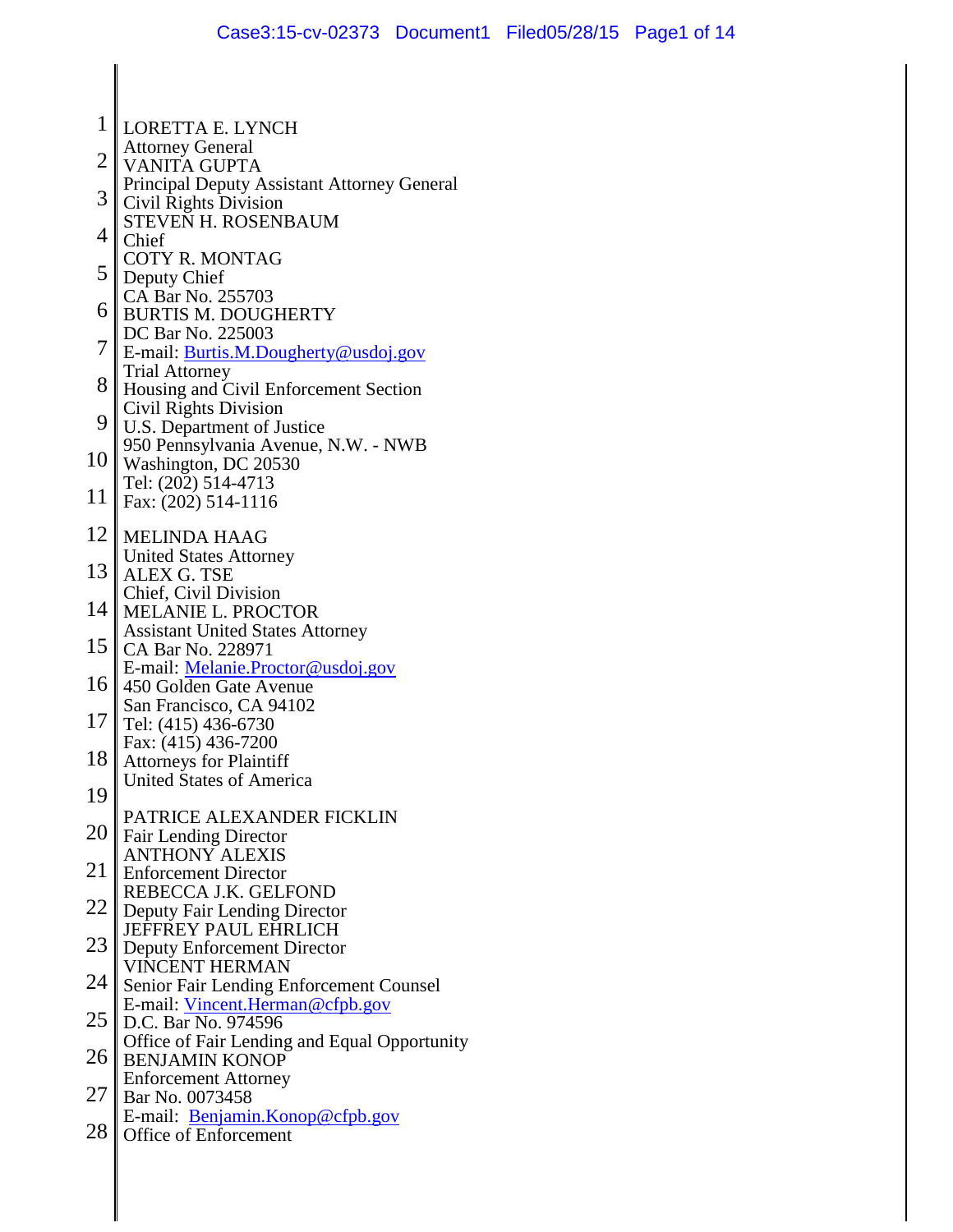# Case3:15-cv-02373 Document1 Filed05/28/15 Page2 of 14

<span id="page-1-0"></span>

| 1<br>3      | <b>Consumer Financial Protection Bureau</b><br>1700 G Street, NW<br>Washington, DC 20552<br>Tel: 202-435-9599<br><b>Attorneys for Plaintiff</b><br><b>Consumer Financial Protection Bureau</b> |  |  |  |  |  |
|-------------|------------------------------------------------------------------------------------------------------------------------------------------------------------------------------------------------|--|--|--|--|--|
| 4           |                                                                                                                                                                                                |  |  |  |  |  |
| 5           | UNITED STATES DISTRICT COURT<br>NORTHERN DISTRICT OF CALIFORNIA                                                                                                                                |  |  |  |  |  |
| 6<br>7<br>8 | UNITED STATES OF AMERICA, and<br><b>CONSUMER FINANCIAL</b><br>PROTECTION BUREAU,<br>Case No.                                                                                                   |  |  |  |  |  |
| 9           | Plaintiffs,                                                                                                                                                                                    |  |  |  |  |  |
| 10          | <b>COMPLAINT</b><br>V.                                                                                                                                                                         |  |  |  |  |  |
| 11          | PROVIDENT FUNDING ASSOCIATES,                                                                                                                                                                  |  |  |  |  |  |
| 12          | L.P.,<br>Defendant.                                                                                                                                                                            |  |  |  |  |  |
| 13          |                                                                                                                                                                                                |  |  |  |  |  |
| 14          | Plaintiffs, the United States and the Consumer Financial Protection Bureau ("Bureau"),<br>1.                                                                                                   |  |  |  |  |  |
| 15          | bring this action against Provident Funding Associates, L.P. ("Provident") for discriminating against                                                                                          |  |  |  |  |  |
| 16          | thousands of African-American and Hispanic borrowers throughout the country in its residential                                                                                                 |  |  |  |  |  |
| 17          | wholesale mortgage lending. This action to enforce the Fair Housing Act, 42 U.S.C. §§ 3601-3619                                                                                                |  |  |  |  |  |
| 18          | ("FHA") and the Equal Credit Opportunity Act, 15 U.S.C. §§ 1691-1691f ("ECOA"), is brought to                                                                                                  |  |  |  |  |  |
| 19<br>20    | redress the pattern or practice of discrimination based on race and national origin that Provident                                                                                             |  |  |  |  |  |
| 21          | engaged in from as early as 2006 through at least 2011 ("relevant time period").                                                                                                               |  |  |  |  |  |
| 22          | During the relevant time period, Provident charged approximately 14,000 African-<br>2.                                                                                                         |  |  |  |  |  |
| 23          | American and Hispanic borrowers higher total broker fees on wholesale mortgage loans than non-                                                                                                 |  |  |  |  |  |
| 24          | Hispanic white ("white") borrowers. The higher fees were not based on the borrowers'                                                                                                           |  |  |  |  |  |
| 25          |                                                                                                                                                                                                |  |  |  |  |  |
| 26          |                                                                                                                                                                                                |  |  |  |  |  |
| 27          | As described in greater detail at Paragraphs 14 and 15, "total broker fees" is the sum of the direct<br>fees paid by the borrower to the broker and the yield spread premium.                  |  |  |  |  |  |
| 28          |                                                                                                                                                                                                |  |  |  |  |  |
|             |                                                                                                                                                                                                |  |  |  |  |  |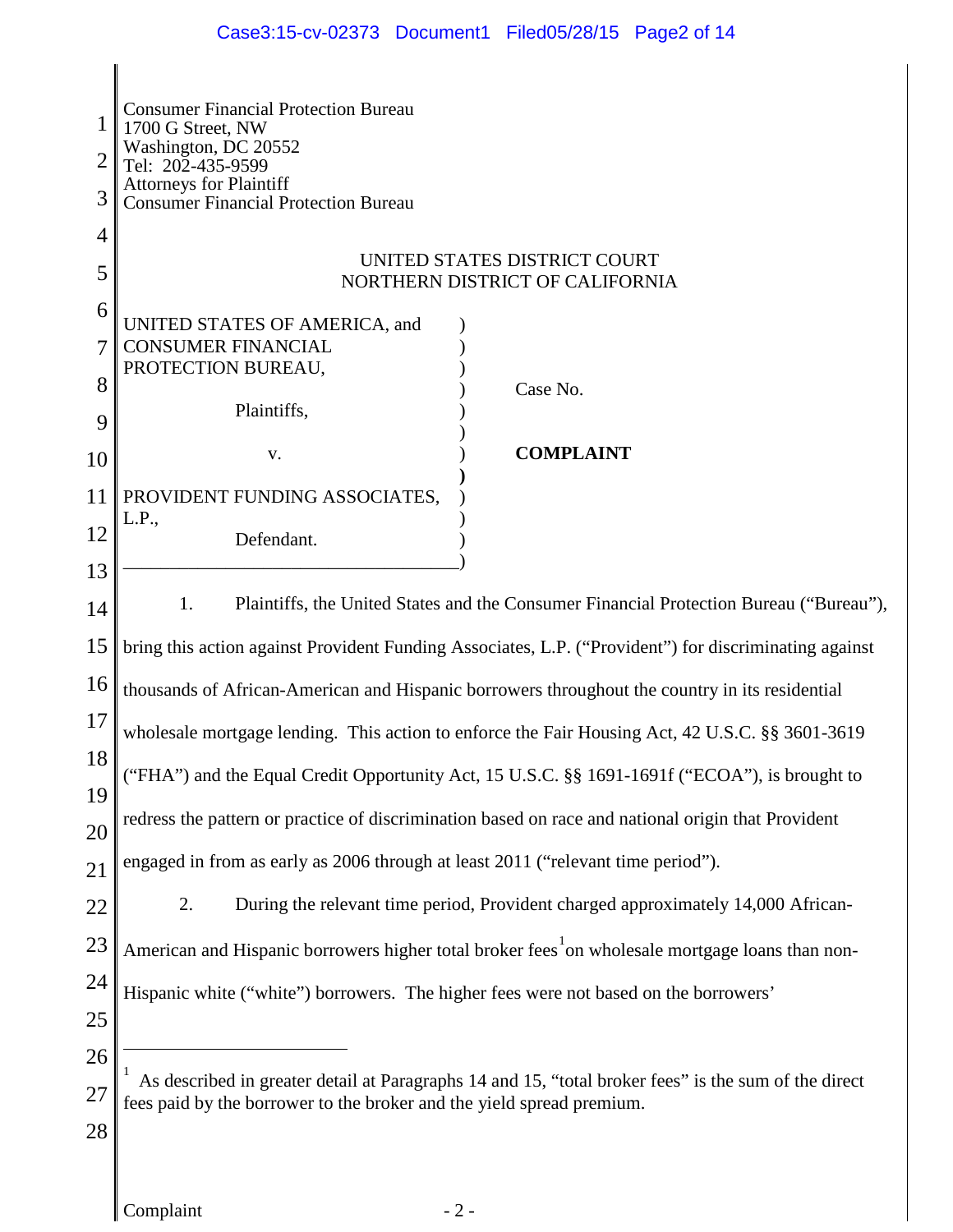# Case3:15-cv-02373 Document1 Filed05/28/15 Page3 of 14

| 1                   | creditworthiness or other objective criteria related to borrower risk or loan characteristics, but on their                                                      |  |  |  |  |  |
|---------------------|------------------------------------------------------------------------------------------------------------------------------------------------------------------|--|--|--|--|--|
| $\overline{2}$      | race or national origin. It was Provident's business practice to give the mortgage brokers who                                                                   |  |  |  |  |  |
| 3                   | generated loan applications for it the subjective and unguided discretion to determine the total broker                                                          |  |  |  |  |  |
| 4                   | fees they would charge in connection with any individual loan application. The exercise of this                                                                  |  |  |  |  |  |
| 5                   | subjective and unguided pricing discretion resulted in African-American and Hispanic borrowers                                                                   |  |  |  |  |  |
| 6                   | paying more than white borrowers for home mortgage loans for reasons unrelated to borrower risk or                                                               |  |  |  |  |  |
| $\overline{7}$<br>8 | characteristics of the loan. As a result of Provident's discriminatory practices during the relevant time                                                        |  |  |  |  |  |
| 9                   | period, an African-American or Hispanic borrower paid, on average, hundreds of dollars more for a                                                                |  |  |  |  |  |
| 10                  | Provident loan than a white borrower on the basis of race and national origin.                                                                                   |  |  |  |  |  |
| 11                  | 3.<br>The higher total broker fees Provident charged on a discriminatory basis to thousands of                                                                   |  |  |  |  |  |
| 12                  | African-American and Hispanic borrowers caused them significant economic and other harms. The                                                                    |  |  |  |  |  |
| 13                  | Plaintiffs bring this lawsuit to hold Provident accountable for its violations of federal law and to                                                             |  |  |  |  |  |
| 14                  | remedy the substantial and widespread harmful consequences of its discriminatory lending policies and                                                            |  |  |  |  |  |
| 15<br>16            | practices.                                                                                                                                                       |  |  |  |  |  |
| 17                  | <b>JURISDICTION AND VENUE</b>                                                                                                                                    |  |  |  |  |  |
|                     | 4                                                                                                                                                                |  |  |  |  |  |
| 18<br>19            | This Court has jurisdiction over this action under 12 U.S.C. $\S$ 5565(a)(1), 28 U.S.C.<br>§ 1331, 28 U.S.C. § 1345, 42 U.S.C. § 3614, and 15 U.S.C. § 1691e(h). |  |  |  |  |  |
|                     |                                                                                                                                                                  |  |  |  |  |  |
| 20                  | 5.<br>Venue is proper in this District under 28 U.S.C. §§ 1391(b) and (c) and 12 U.S.C.                                                                          |  |  |  |  |  |
| 21                  | § 5564(f) because Provident conducts business in this District and its principal place of business is                                                            |  |  |  |  |  |
| 22<br>23            | located in this District.                                                                                                                                        |  |  |  |  |  |
| 24                  | INTRADISTRICT ASSIGNMENT                                                                                                                                         |  |  |  |  |  |
| 25                  | Provident is headquartered in San Bruno, California; accordingly, pursuant to Civ. L.R.<br>6.                                                                    |  |  |  |  |  |
| 26                  | 3-2(d), this action should be assigned to the San Francisco or Oakland Divisions.                                                                                |  |  |  |  |  |
| 27                  |                                                                                                                                                                  |  |  |  |  |  |
| 28                  |                                                                                                                                                                  |  |  |  |  |  |
|                     |                                                                                                                                                                  |  |  |  |  |  |
|                     |                                                                                                                                                                  |  |  |  |  |  |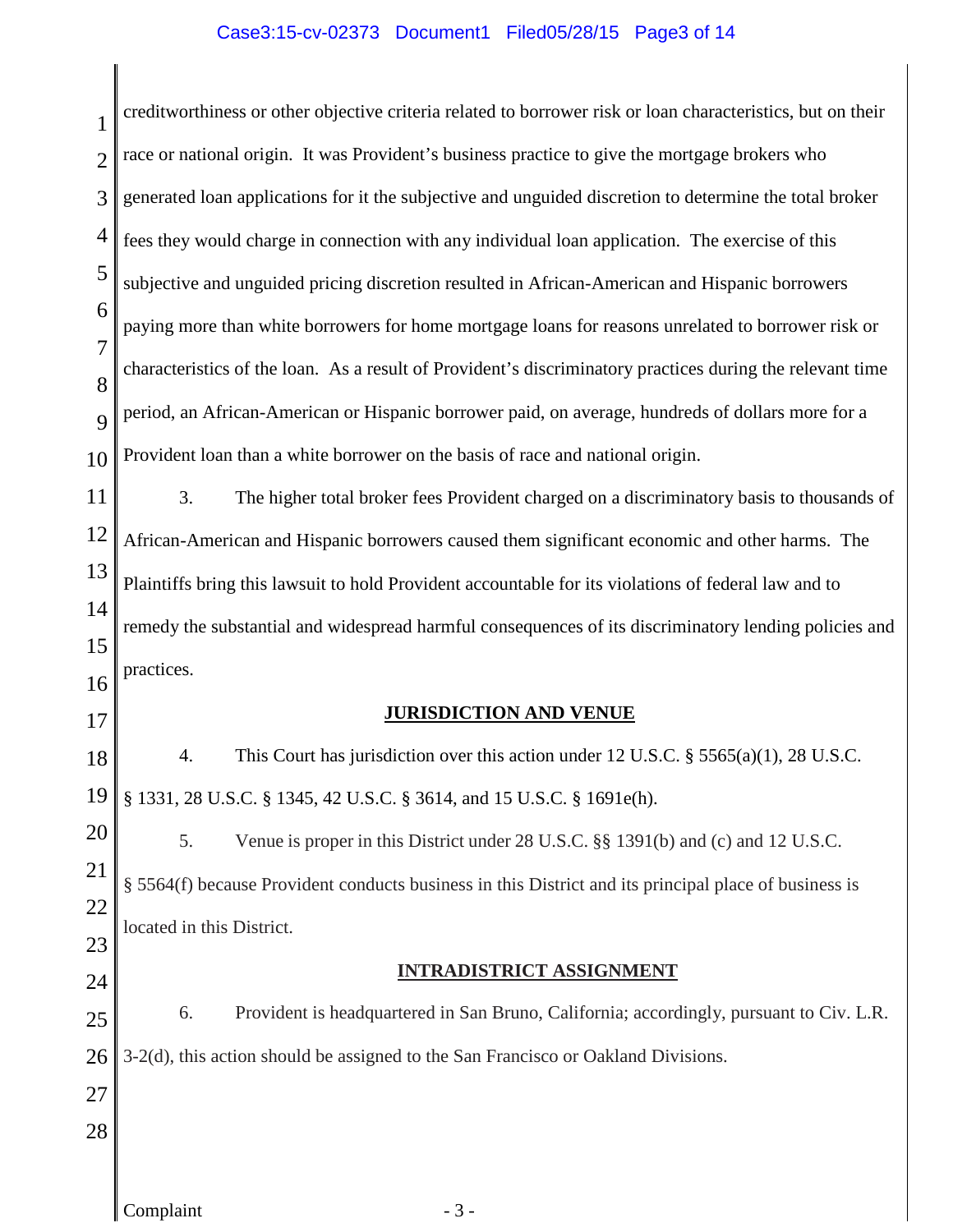# Case3:15-cv-02373 Document1 Filed05/28/15 Page4 of 14

| 1                   | <b>PLAINTIFFS</b>                                                                                          |  |  |  |  |  |  |
|---------------------|------------------------------------------------------------------------------------------------------------|--|--|--|--|--|--|
| $\overline{2}$      | 7.<br>Plaintiff United States brings this action to enforce the FHA and ECOA. The Attorney                 |  |  |  |  |  |  |
| 3                   | General is authorized to initiate a civil action in federal district court whenever she has reasonable     |  |  |  |  |  |  |
| 4                   | cause to believe that a pattern or practice of discrimination in violation of the FHA has occurred or that |  |  |  |  |  |  |
| 5                   | any group of persons has been denied rights granted by the FHA and such denial raises an issue of          |  |  |  |  |  |  |
| 6                   | general public importance. 42 U.S.C. § 3614(a). The Attorney General is authorized to initiate a civil     |  |  |  |  |  |  |
| $\overline{7}$<br>8 | action in Federal district court whenever she has reasonable cause to believe that a pattern or practice   |  |  |  |  |  |  |
| 9                   | of discrimination in violation of the ECOA has occurred. 15 U.S.C. § 1691e(h).                             |  |  |  |  |  |  |
| 10                  | 8.<br>Plaintiff the Bureau is an independent agency of the United States charged with                      |  |  |  |  |  |  |
| 11                  | regulating the offering and provision of consumer financial products or services under federal             |  |  |  |  |  |  |
| 12                  | consumer financial laws, including ECOA. 12 U.S.C. §§ 5481(12)(D), (14), and 5491(a); 15 U.S.C.            |  |  |  |  |  |  |
| 13                  | § 1691c(a)(9). The Bureau brings this action under: (1) Sections 1054 and 1055 of the Consumer             |  |  |  |  |  |  |
| 14<br>15            | Financial Protection Act of 2010 ("CFPA"), 12 U.S.C. §§ 5564 and 5565; and (2) Section 704 of the          |  |  |  |  |  |  |
| 16                  | ECOA, 15 U.S.C. § 1691c.                                                                                   |  |  |  |  |  |  |
| 17                  | <b>DEFENDANT</b>                                                                                           |  |  |  |  |  |  |
| 18                  | 9.<br>Provident is a non-bank wholesale mortgage lender established in 1992 that originates                |  |  |  |  |  |  |
| 19                  | conventional residential mortgage loans nationwide. It is the second-largest private mortgage              |  |  |  |  |  |  |
| 20                  | company in the United States. Provident is headquartered at 851 Traeger Avenue, Suite 100, San             |  |  |  |  |  |  |
| 21                  | Bruno, CA 94066. During the relevant time period, Provident was licensed nationwide, had 42 or             |  |  |  |  |  |  |
| 22<br>23            | more offices nationwide, and served over 450,000 borrowers. Provident is subject to the enforcement        |  |  |  |  |  |  |
| 24                  | authority of the United States and the Bureau, as well as the Federal Trade Commission ("FTC"). 15         |  |  |  |  |  |  |
| 25                  | U.S.C. §§ 1691c(a)(9), (c), 1691e(h). The Bureau also has supervisory authority over Provident. 12         |  |  |  |  |  |  |
| 26                  | U.S.C. $\S$ 5514(a).                                                                                       |  |  |  |  |  |  |
| 27                  | 10.<br>Provident is subject to federal laws governing fair lending, including the FHA and                  |  |  |  |  |  |  |
| 28                  | ECOA and their respective implementing regulations. 24 C.F.R. pt. 100 (FHA), 12 C.F.R. pt. 1002            |  |  |  |  |  |  |
|                     | Complaint<br>$-4-$                                                                                         |  |  |  |  |  |  |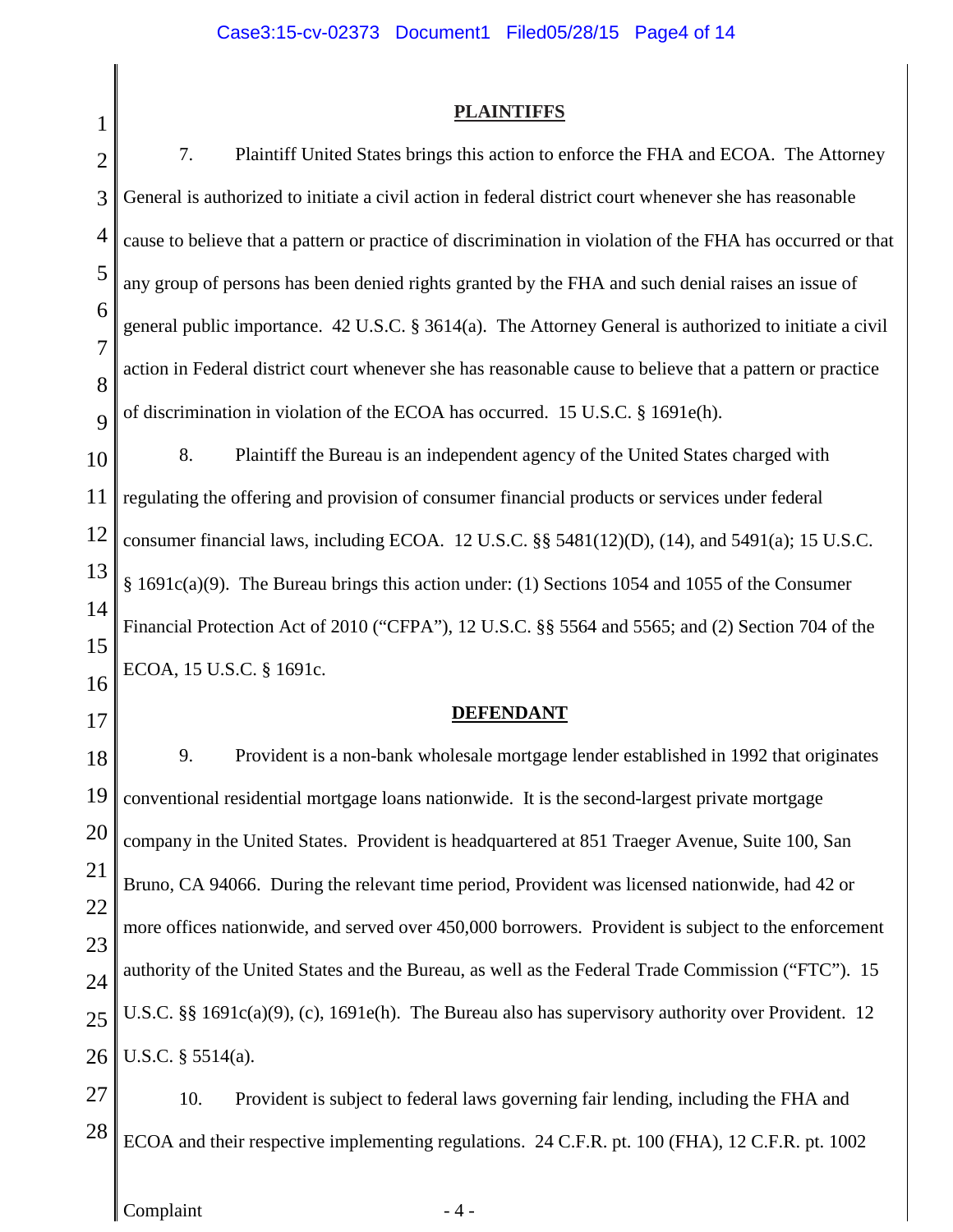### Case3:15-cv-02373 Document1 Filed05/28/15 Page5 of 14

1  $\mathcal{D}_{\mathcal{L}}$ 3 4 (ECOA). The FHA and ECOA prohibit creditors from discriminating on the basis of, *inter alia*, race or national origin in their residential mortgage lending practices. Charging higher total broker fees for residential mortgage loans on the basis of race or national origin is one of the discriminatory practices prohibited by the FHA and ECOA.

5 6 7 8 11. Provident is a "creditor" within the meaning of ECOA, 15 U.S.C. § 1691a(e), and is engaged in "residential real estate-related transactions" within the meaning of the FHA, 42 U.S.C. § 3605.

9

### **FACTUAL ALLEGATIONS**

10 11 12 13 14 15 16 12. In early 2009, the FTC opened an investigation into potential discrimination in Provident's wholesale mortgage lending practices that focused on loan data from 2006-2008, based on an initial analysis that showed substantial interest rate disparities between white and minority borrowers. In early 2011, pursuant to a referral from the FTC, the Department of Justice ("DOJ") took over and subsequently expanded the time frame of the investigation. In March 2012, the Bureau joined the DOJ's investigation.

17 18 19 20 21 22 23 24 25 26 27 28 13. From as early as 2006 through at least 2011, wholesale residential loans accounted for approximately 97% of Provident's more than 450,000 home mortgage loans. During this time period, Provident originated residential mortgage loans through a wholesale channel which originated loans through mortgage brokers. Provident's relationship with the mortgage brokers who brought loan applications to it during the relevant time period was governed by a standard Broker Agreement. The Broker Agreement provided, in pertinent part, that a broker could identify and qualify potential borrowers for conventional residential mortgage loans that Provident could, upon its approval of the application, underwrite, close, and either retain or sell into the secondary mortgage market. Provident was responsible for setting the complete final terms and conditions of each of its wholesale mortgage loans. Provident evaluated the risk of making each wholesale mortgage loan using its own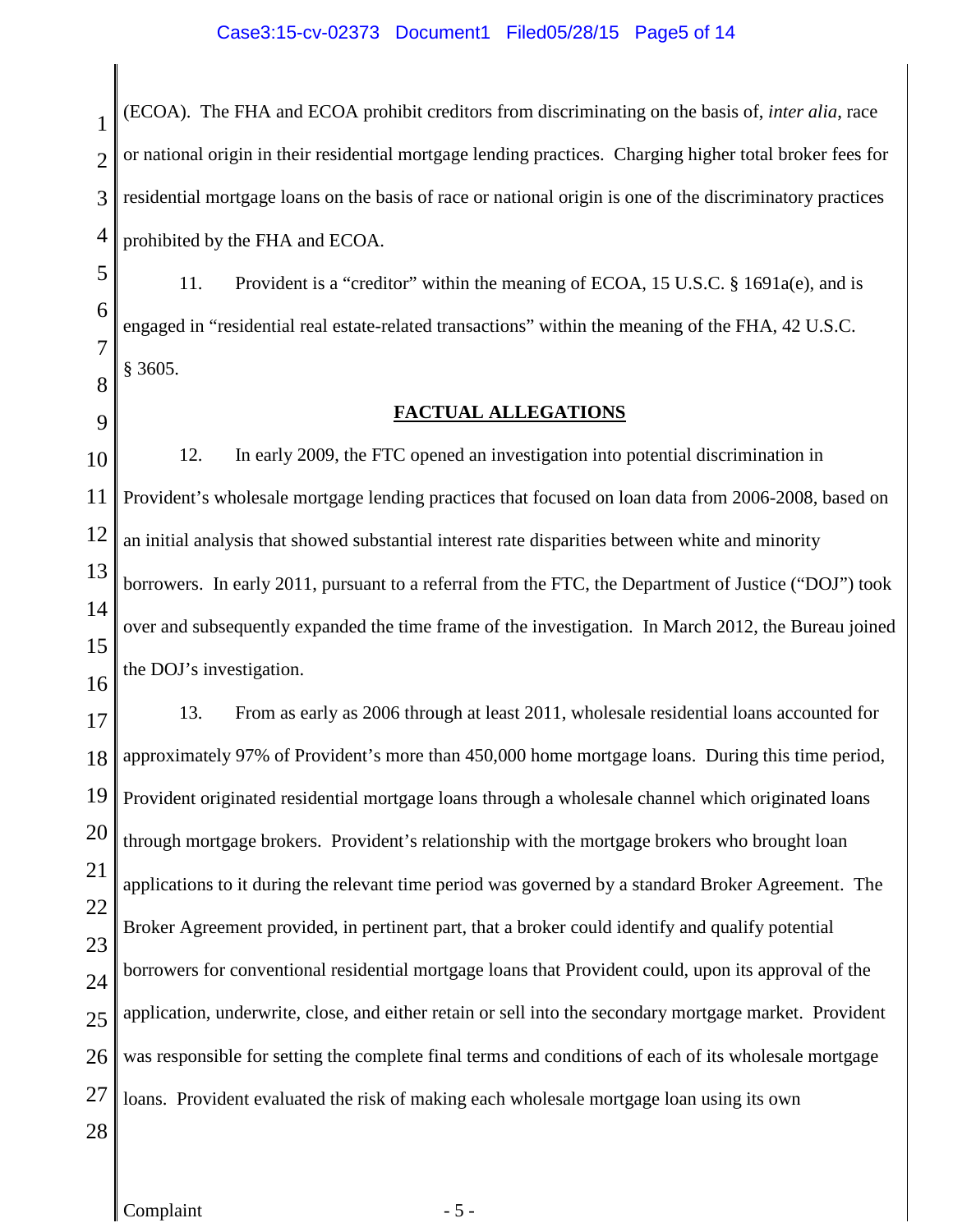#### Case3:15-cv-02373 Document1 Filed05/28/15 Page6 of 14

1 2 underwriting guidelines and made the final credit decision. It had the sole and absolute discretion to approve or reject any residential loan application submitted to it by a broker.

3 4 5 6 7 8  $\overline{Q}$ 10 11 14. From as early as 2006 through at least 2011, Provident's policies and practices established a process for the pricing of wholesale mortgage loans that it originated. The first step was to establish a base or par interest rate for a particular type of loan for an applicant with specified credit characteristics. In this step, Provident accounted for numerous objective credit-related characteristics of applicants by setting a variety of prices for each of its different loan products that reflected its assessment of individual applicant creditworthiness, as well as the current market rate of interest and the price it could obtain for the sale of such a loan from investors. Provident communicated these riskbased or par interest rates through rate sheets that it issued to brokers on a daily basis.

12

13

15. The second step in Provident's loan pricing process directly affected broker compensation. In addition to setting the par interest rates, the rate sheets also included a yield spread

14 15 16 17 18 19 20 21 22 23 24 premium ("YSP"), the amount that Provident would pay a broker when a loan had an interest rate that exceeded the risk-based par rate for that specific loan product and borrower with specified credit qualifications. Provident's mortgage brokers had subjective, unguided discretion to set an interest rate above the par rate on any loan. Provident's second step in the loan pricing process also permitted mortgage brokers to exercise subjective, unguided discretion in setting the amount of fees charged to individual borrowers, unrelated to an applicant's credit risk characteristics or the terms of the loan. Mortgage brokers who supplied Provident with wholesale loans for origination thus were compensated in two ways: through the YSP paid by Provident and through the direct fees paid by the borrower to the broker. Taken together, this compensation is referred to herein as "total broker fees."

25 26 27 28 16. It was Provident's policy during the relevant time period to set a cap on total broker compensation, but to allow its brokers subjective, unguided discretion in determining the amount of their compensation as long as it remained below the applicable cap. Between 2006 and 2011, Provident generally capped total broker fees at 3.5% of the total loan amount, including YSPs and fees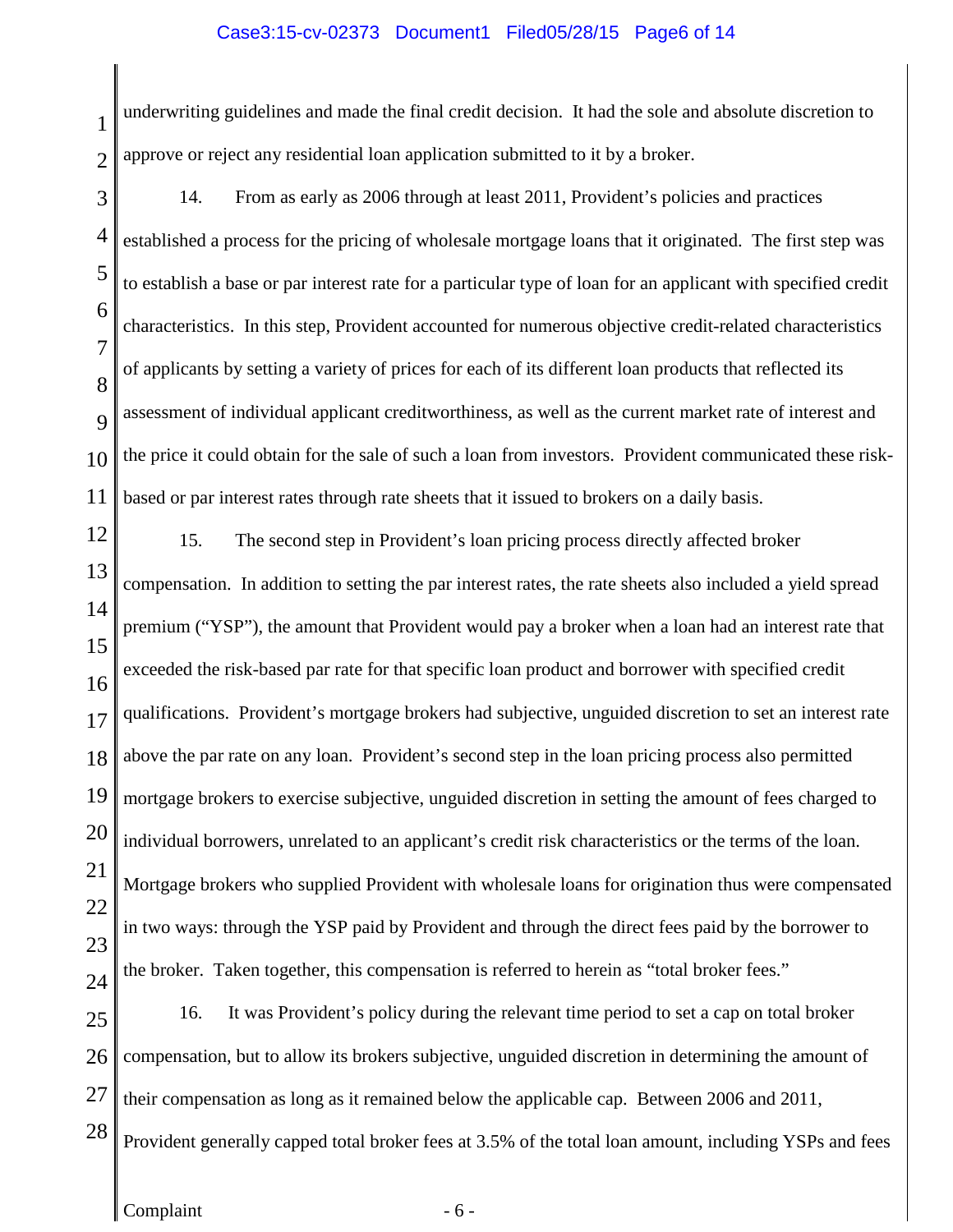#### Case3:15-cv-02373 Document1 Filed05/28/15 Page7 of 14

1  $\mathcal{D}_{\mathcal{L}}$ 3 charged to the borrower. But Provident imposed no other guidelines or rules with respect to the determination of total broker fees. Provident modified its cap on total broker fees several times during the relevant time period, but none of the cap modifications were made to address fair lending concerns.

- 4 5 6 7 8  $\overline{Q}$ 10 11 17. In April 2011, in response to new federal regulatory requirements, 12 C.F.R. § 226.36, Provident eliminated YSPs and limited brokers to the discretionary amount of compensation disclosed in the good faith estimate initially provided to prospective borrowers. Provident maintained the cap on total broker fees at 3.5% of the loan amount for borrower-paid transactions (*i.e.*, when broker compensation was paid by the borrower through broker fees) but lowered it to 2% for lender-paid transactions (*i.e.*, when broker compensation was paid by Provident) or a maximum dollar amount based on size of the loan in either circumstance, whichever was less.
- 12 13 14 15 16 17 18 19 20 21 22 23 18. From as early as 2006 through at least 2011, Provident did not have in place objective criteria to be followed by mortgage brokers in charging broker fees or setting interest rates that differed from its published risk-based par rates. Provident did not require its brokers to document the reasons for charging broker fees or setting interest rates that differed from its published par rates. Brokers were free to charge higher interest rates and set fees untethered to consideration of any objective credit characteristics, and Provident ratified those pricing decisions with each loan application that it approved. During this time period, Provident did not have meaningful, if any, monitoring to determine whether the total broker fees it charged differed significantly for borrowers of differing races or national origin. It also did not offer fair lending training to, or require fair lending training of, mortgage brokers with whom it conducted business.
- 24 25 26 27 28 19. For each wholesale loan originated by Provident, information about each borrower's race and national origin and the amounts and types of broker fees and the interest rate charged was available to and was known, or reasonably should have been known, by Provident prior to its approval of the funding of each loan. Provident was required to collect, maintain, and report data with respect to certain loan terms and borrower information for residential loans, including the race and national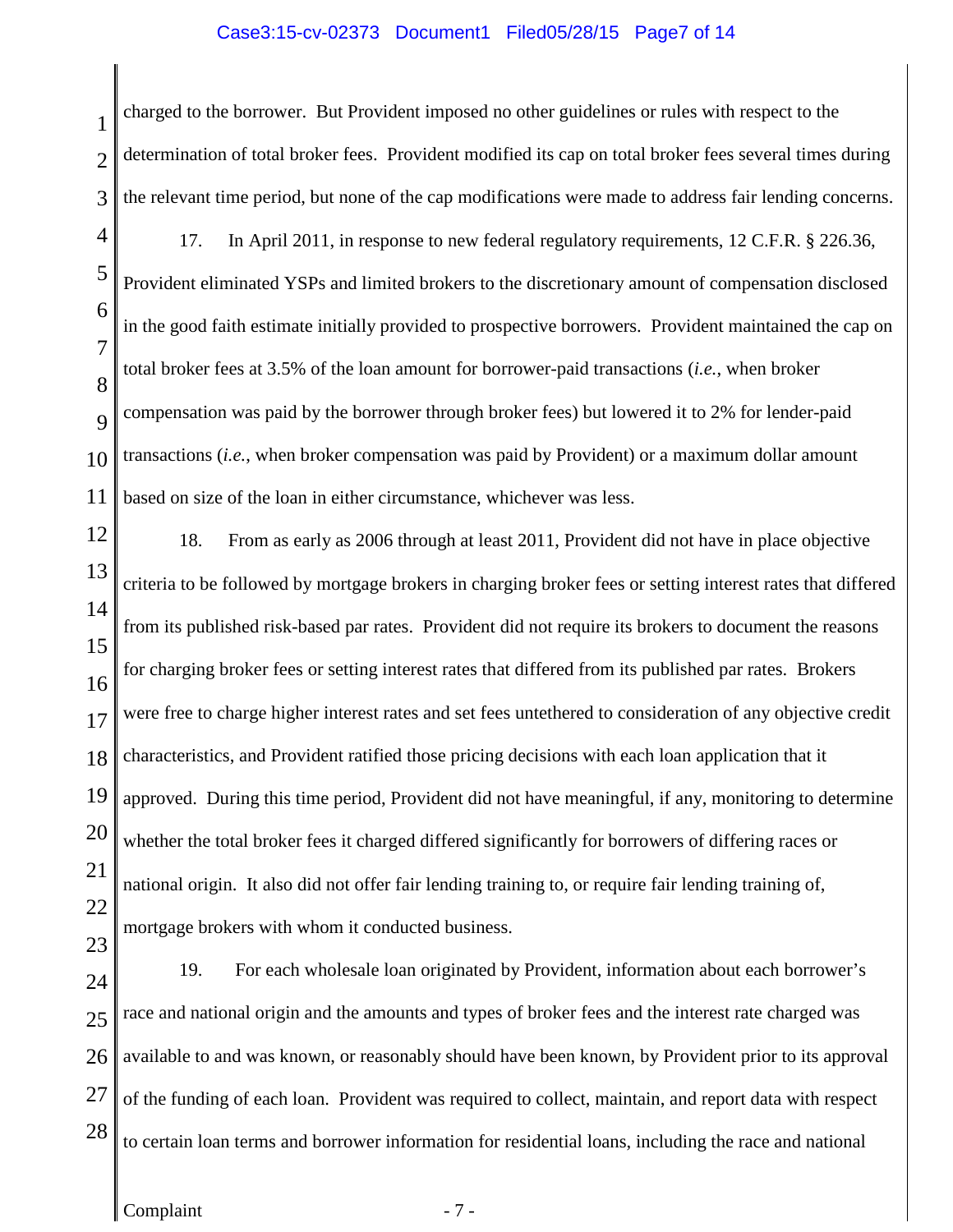1 2 origin of each wholesale residential loan borrower, pursuant to the Home Mortgage Disclosure Act ("HMDA"), 12 U.S.C. § 2803.

<span id="page-7-2"></span><span id="page-7-1"></span><span id="page-7-0"></span>3 4 5 6 7 8  $\overline{Q}$ 10 11 12 13 14 15 16 17 18 19 20 21 22 23 24 25 26 27 28 20. Plaintiffs analyzed Provident's mortgage loan data from 2006 through 2011. During this time period, Provident originated over 450,000 loans. Plaintiffs' analysis specifically analyzed the total broker compensation paid by African-Americans and Hispanics compared to non-Hispanic whites. During the relevant time period, Provident accounted for individual borrowers' differences in creditworthiness and other objective criteria related to borrower risk in setting the risk-based par rate, as explained in Paragraph 14. The total broker compensation borrowers paid was separate from the risk-based par rate, and brokers were free to charge higher interest rates and set fees untethered to consideration of any objective credit characteristics, as explained in Paragraph 15. Accordingly, Plaintiffs did not adjust their analyses of total broker compensation to account for creditworthiness and other objective criteria related to borrower risk. 21. Between 2006 and 2011, Provident charged African-American borrowers nationwide total broker fees that were 38.6 basis points<sup>[2](#page-7-0)</sup> higher as a percentage of the loan amount than the total broker fees charged to white borrowers. This disparity is statistically significant.<sup>[3](#page-7-1)</sup> These disparities in total broker fees mean, for example, that on average, Provident charged its African-American customers borrowing \$220,000 $^4$  $^4$  at least \$858 more in total broker fees, not based on their creditworthiness or other objective criteria related to borrower risk, but because of their race.  $\overline{2}$  A basis point is equal to one hundredth of a percentage point with 100 basis points equaling 1%. 3 Statistical significance is a measure of the probability that an observed outcome could not have occurred by chance. As used in this Complaint, an observed outcome is statistically significant if the probability that it could have occurred by chance is less than 5%. <sup>4</sup> This is the average home loan amount that Provident originated to African-American borrowers in the period from 2006 to 2011.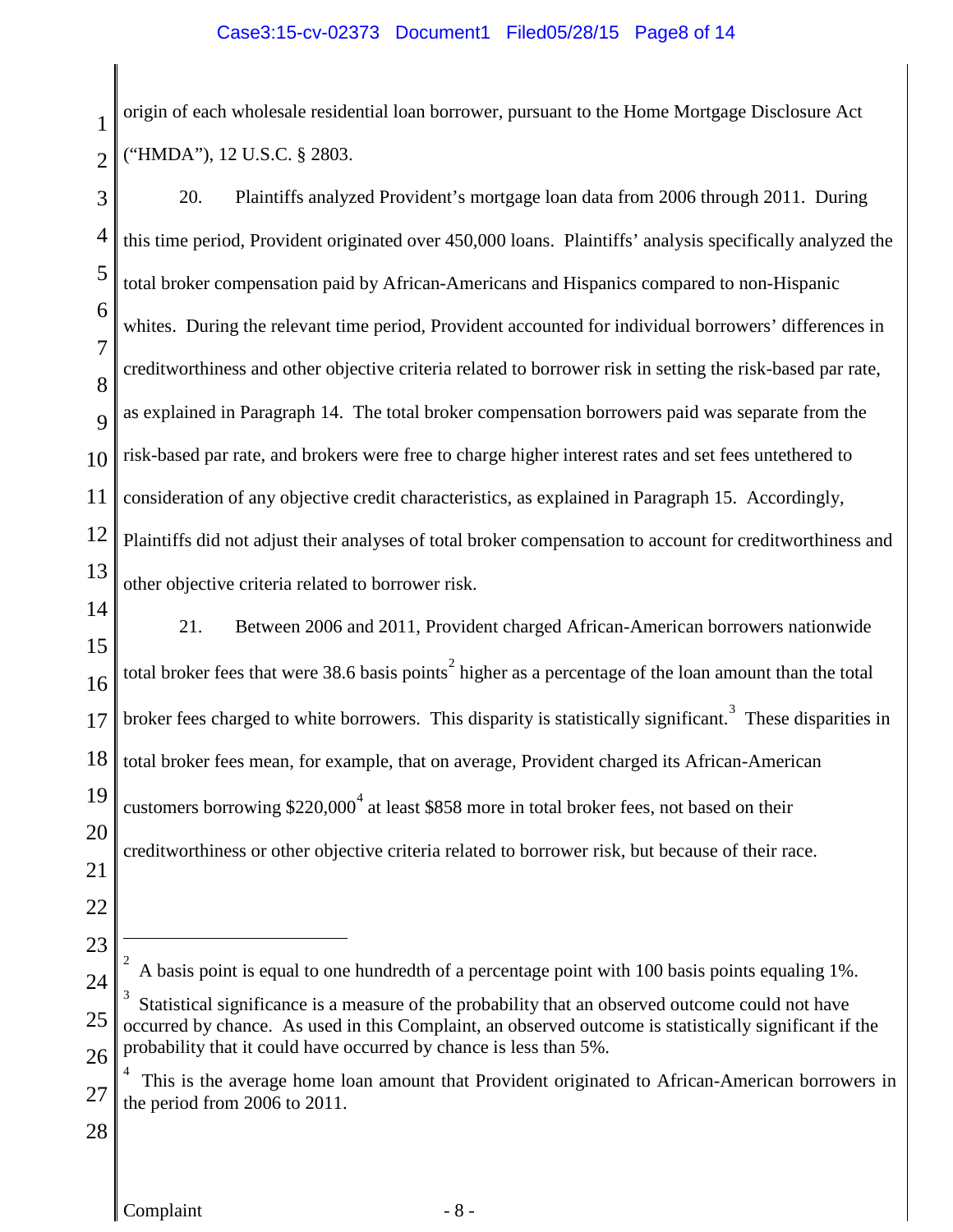## Case3:15-cv-02373 Document1 Filed05/28/15 Page9 of 14

1  $\mathcal{D}_{\mathcal{L}}$ 3 4 5 6 7 8 22. Measured annually between 2006 and 2011, Provident charged African-American borrowers nationwide total broker fees that were 16.9 to 58.2 basis points higher than the total broker fees charged to white borrowers. These disparities are statistically significant. In 2008, for example, Provident charged African-American borrowers total broker fees that were 58.2 basis points higher than the fees charged to white borrowers. This means that on average an African-American customer borrowing \$206,000, the average loan amount that year, was charged at least \$1,199 more in total broker fees than the average white borrower.

9 10 11 12 13 14 23. Between 2006 and 2009, Provident charged Hispanic borrowers nationwide total broker fees that were 25.5 basis points higher as a percentage of the loan amount than the total broker fees charged to white borrowers. This disparity is statistically significant. These disparities in total broker fees mean, for example, that on average, Provident charged its Hispanic customers borrowing \$246,000<sup>[5](#page-8-0)</sup> at least \$615 more in total broker fees, not based on their creditworthiness or other objective criteria related to borrower risk, but because of their national origin.

16 17 18 19 20 21 22 24. Measured annually between 2006 and 2009, Provident charged Hispanic borrowers nationwide total broker fees that were 19.8 to 31.8 basis points higher than the total broker fees charged to white borrowers. These disparities are statistically significant. In 2007, for example, Provident charged Hispanic borrowers total broker fees that were 31.8 basis points higher than the fees charged to white borrowers. This means that on average a Hispanic customer borrowing \$248,000, the average loan amount that year, was charged at least \$789 more in total broker fees than the average white borrower.

23

15

- 24 25 25. The higher total broker fees Provident charged to African-American and Hispanic borrowers in its wholesale channel during the relevant time period were a result of its policies and
- 26
- <span id="page-8-0"></span>27  $\frac{5}{10}$ . This is the average home loan amount that Provident originated to Hispanic borrowers in the period from 2006 to 2009.
- 28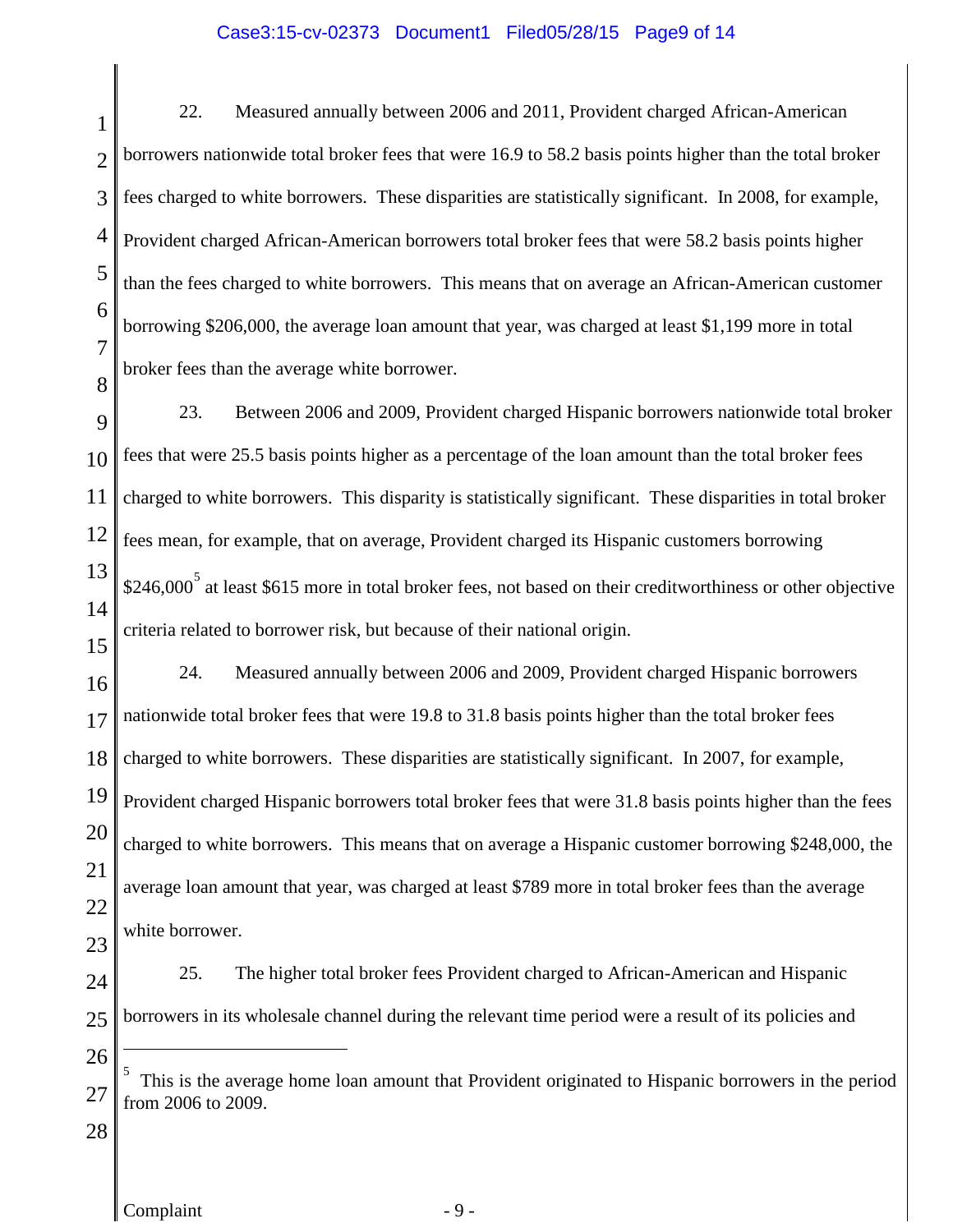### Case3:15-cv-02373 Document1 Filed05/28/15 Page10 of 14

1  $\mathcal{D}_{\mathcal{L}}$ 3 4 5 6 7 8  $\overline{Q}$ 10 11 12 13 14 15 16 17 18 19 20 21 22 23 24 25 26 27 28 Complaint - 10 practices that: (a) allowed mortgage brokers subjective and unguided discretion in setting their compensation for wholesale loans unrelated to objective borrower credit risk characteristics and the terms and conditions of the loan; (b) did not require mortgage brokers to justify or document the reasons for the amount of total broker fees charged; (c) failed to adequately monitor, detect, or correct for disparities in total broker fees based on race or national origin; and (d) created a financial incentive for mortgage brokers to charge higher discretionary fees and interest rates. Provident continued to use these discretionary wholesale broker fee pricing policies; to inadequately document, review, and correct for the implementation of those policies; and to incentivize upward broker adjustments to the par interest rate and/or broker fees at least through the end of 2011. 26. The higher total broker fees Provident charged to African-American and Hispanic borrowers as compared to white borrowers cannot be fully explained by factors unrelated to race or national origin. The policies and practices that produced this result were not justified by the necessity to achieve one or more substantial, legitimate, nondiscriminatory business interests or a legitimate business need. **EQUAL CREDIT OPPORTUNITY ACT VIOLATIONS** 27. Provident's policies, and practices, as alleged herein, constitute discrimination against applicants with respect to credit transactions on the basis of race and/or national origin in violation of the Equal Credit Opportunity Act, 15 U.S.C. § 1691(a)(1). 28. Provident's policies and practices, as alleged herein, constitute a pattern or practice of resistance to the full enjoyment of rights secured by the Equal Credit Opportunity Act, 15 U.S.C. §§ 1691-1691f. 29. Thousands of African-American and Hispanic borrowers nationwide overpaid for loans as a result of Provident's pattern or practice of discrimination and denial of rights as alleged herein. In addition to higher direct economic costs, some of the victims of discrimination suffered additional consequential economic damages resulting from having an excessively costly loan, including an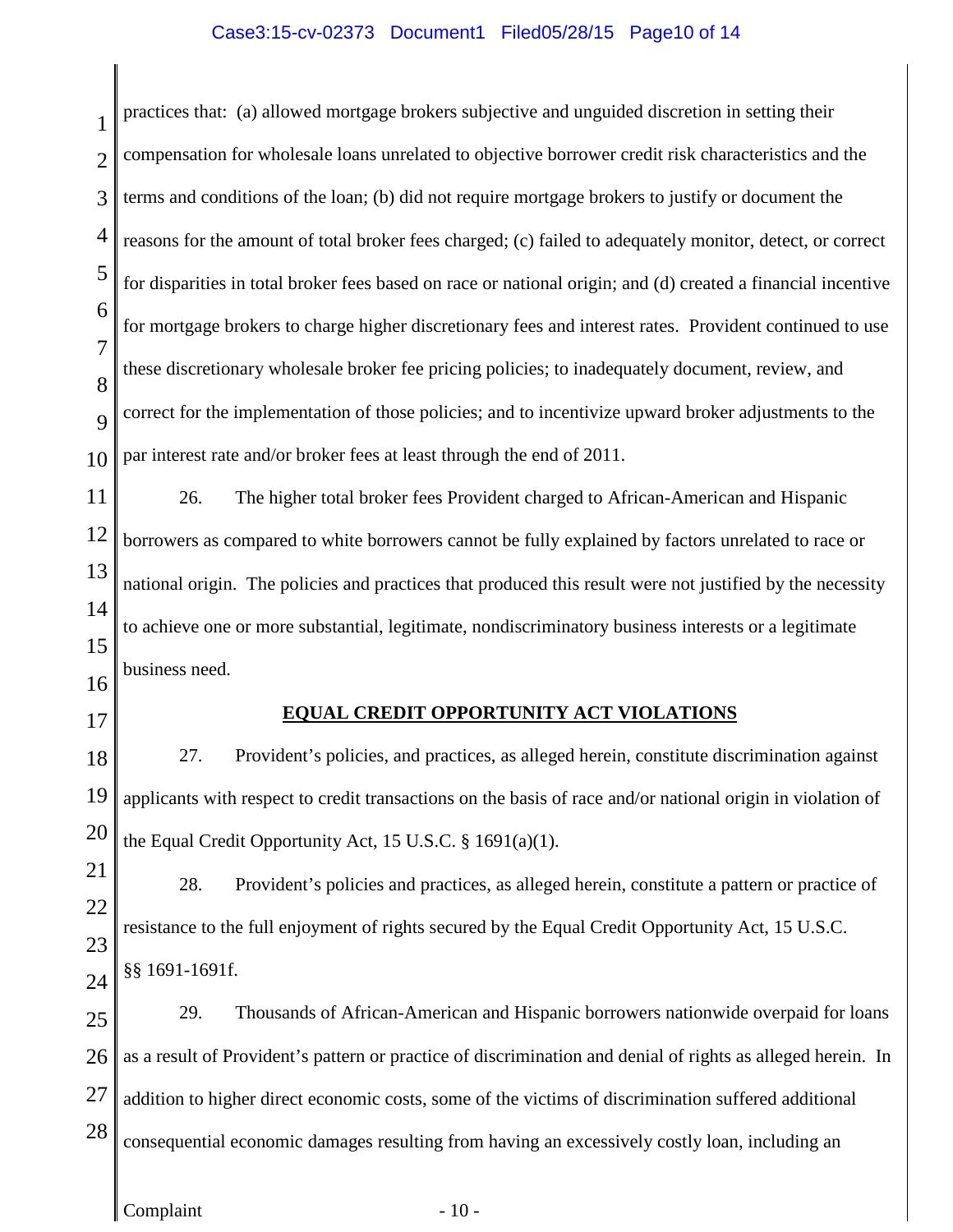# Case3:15-cv-02373 Document1 Filed05/28/15 Page11 of 14

| $\mathbf{1}$   | increased risk of credit problems, and other damages, including direct and indirect harm. They are    |                                                                                                     |  |  |  |  |  |
|----------------|-------------------------------------------------------------------------------------------------------|-----------------------------------------------------------------------------------------------------|--|--|--|--|--|
| $\overline{2}$ | aggrieved applicants within the meaning of ECOA, and have suffered injury and damages as a result of  |                                                                                                     |  |  |  |  |  |
| 3              | Provident's conduct.                                                                                  |                                                                                                     |  |  |  |  |  |
| $\overline{4}$ | 30.                                                                                                   | Provident's pattern or practice of discrimination was intentional and willful and was               |  |  |  |  |  |
| 5              | implemented with reckless disregard for the rights of African-American and Hispanic borrowers.        |                                                                                                     |  |  |  |  |  |
| 6              | <b>FAIR HOUSING ACT VIOLATIONS</b>                                                                    |                                                                                                     |  |  |  |  |  |
| $\overline{7}$ | 31.                                                                                                   | Provident's residential real estate-related lending policies and practices, as alleged              |  |  |  |  |  |
| 8              | herein, constitute:                                                                                   |                                                                                                     |  |  |  |  |  |
| 9              |                                                                                                       |                                                                                                     |  |  |  |  |  |
| 10             |                                                                                                       | discrimination on the basis of race and national origin in making available, or in<br>(a)           |  |  |  |  |  |
| 11             |                                                                                                       | the terms or conditions of, residential real estate-related transactions, in violation of the       |  |  |  |  |  |
| 12             |                                                                                                       | Fair Housing Act, 42 U.S.C. § 3605(a); and                                                          |  |  |  |  |  |
| 13             |                                                                                                       | (b)<br>discrimination on the basis of race and national origin in the terms, conditions,            |  |  |  |  |  |
| 14             |                                                                                                       | or privileges of the sale of a dwelling or in the provision of services in connection               |  |  |  |  |  |
| 15             |                                                                                                       | therewith, in violation of the Fair Housing Act, 42 U.S.C. § 3604(b).                               |  |  |  |  |  |
| 16<br>17       | 32.                                                                                                   | Provident's residential lending-related actions, policies and practices, as alleged herein,         |  |  |  |  |  |
|                | $18$ constitute:                                                                                      |                                                                                                     |  |  |  |  |  |
| 19             |                                                                                                       | a pattern or practice of resistance to the full enjoyment of rights secured by the<br>(a)           |  |  |  |  |  |
| 20             |                                                                                                       |                                                                                                     |  |  |  |  |  |
| 21             | Fair Housing Act, 42 U.S.C. §§ 3601-3619; and                                                         |                                                                                                     |  |  |  |  |  |
| 22             |                                                                                                       | (b)<br>a denial of rights granted by the Fair Housing Act to a group of persons – both              |  |  |  |  |  |
| 23             | African Americans and Hispanics – that raises an issue of general public importance.                  |                                                                                                     |  |  |  |  |  |
| 24             | 33.                                                                                                   | Thousands of African-American and Hispanic borrowers nationwide have been victims                   |  |  |  |  |  |
| 25             | of Provident's pattern or practice of discrimination and denial of rights under the FHA as alleged    |                                                                                                     |  |  |  |  |  |
| 26             |                                                                                                       | herein. In addition to higher direct economic costs, some of the victims of discrimination suffered |  |  |  |  |  |
| 27             |                                                                                                       | additional consequential economic damages resulting from having an excessively costly loan,         |  |  |  |  |  |
| 28             | including an increased risk of credit problems, and other damages, including emotional distress. They |                                                                                                     |  |  |  |  |  |
|                |                                                                                                       |                                                                                                     |  |  |  |  |  |
|                | Complaint                                                                                             | $-11-$                                                                                              |  |  |  |  |  |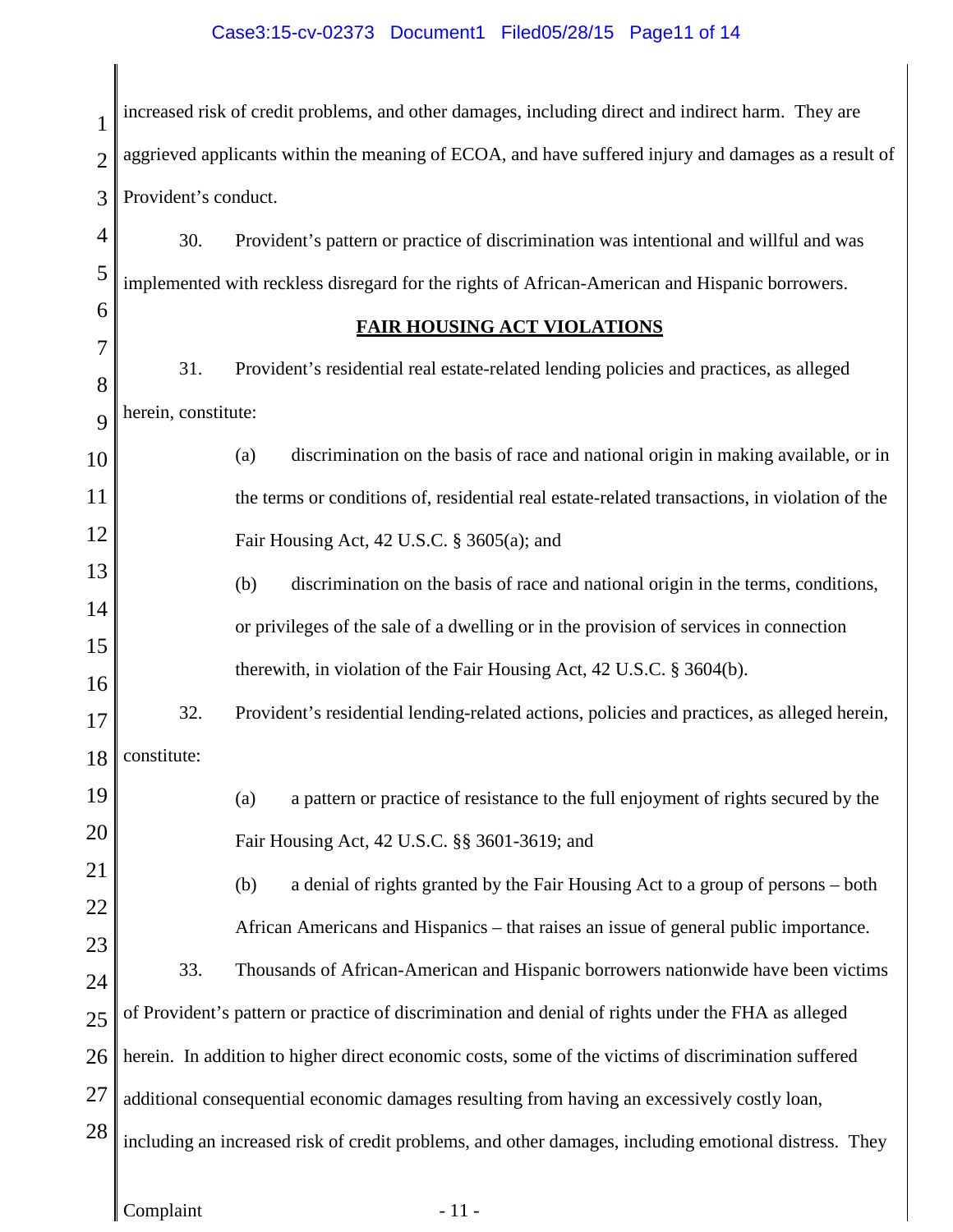1 2 3 4 5 6 7 8 9 10 11 12 13 14 15 16 17 18 19 20 21 22 23 24 25 26 27 28 are aggrieved persons as defined in the Fair Housing Act, 42 U.S.C. § 3602(i), and have suffered injury and damages as a result of Provident's conduct. 34. Provident's pattern or practice of discrimination was intentional and willful and was implemented with reckless disregard for the rights of African-American and Hispanic borrowers. **CONSUMER INJURY** 35. Consumers have suffered substantial injury as a result of Provident's violations of the ECOA and the FHA as alleged herein. **THIS COURT'S POWER TO GRANT RELIEF** 36. The CFPA empowers this Court to grant any appropriate legal or equitable relief including, without limitation, a permanent or temporary injunction, rescission or reformation of contracts, the refund of moneys paid, restitution, disgorgement or compensation for unjust enrichment, damages, and other monetary relief, to prevent and remedy any violation of any provision of law enforced by the Bureau. 12 U.S.C. § 5565. 37. ECOA empowers this Court to grant such relief as may be appropriate, including actual and punitive damages and injunctive relief. 15 U.S.C. § 1691e(h). 38. The FHA empowers this Court to grant legal or equitable relief necessary to ensure the full enjoyment of the rights granted by the FHA, including a temporary or permanent injunction, restraining order, and monetary damages to aggrieved persons. 42 U.S.C. § 3614(d). **PRAYER FOR RELIEF** WHEREFORE, the United States and the Consumer Financial Protection Bureau pray that the Court enter an ORDER that: (1) Declares that the policies and practices alleged herein of Provident constitute violations of the Equal Credit Opportunity Act, 15 U.S.C. §§ 1691-1691f, and the Fair Housing Act, 42 U.S.C. §§ 3601-3619;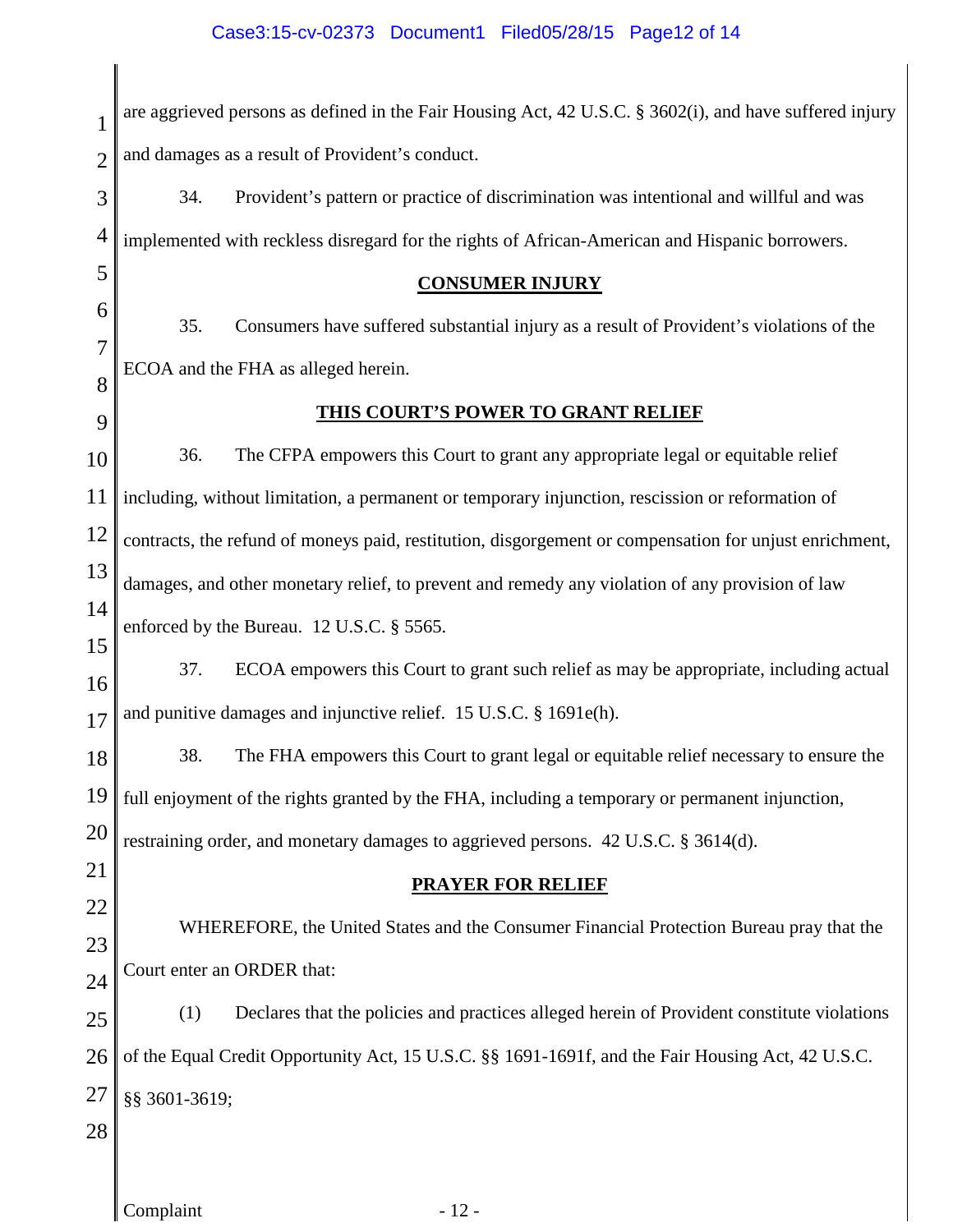# Case3:15-cv-02373 Document1 Filed05/28/15 Page13 of 14

1 2 (2) Enjoins Provident, its agents, employees, and successors, and all other persons in active concert or participation with it, from:

| 3        |                                                                                                       | a.             | Discriminating on account of race or national origin in any aspect of its lending  |  |  |  |  |
|----------|-------------------------------------------------------------------------------------------------------|----------------|------------------------------------------------------------------------------------|--|--|--|--|
| 4        |                                                                                                       |                | practices;                                                                         |  |  |  |  |
| 5        |                                                                                                       | b.             | Failing or refusing to take such affirmative steps as may be necessary to restore, |  |  |  |  |
| 6        |                                                                                                       |                | as nearly as practicable, the victims of Provident's unlawful conduct to the       |  |  |  |  |
| 8        |                                                                                                       |                | position they would have been in but for the discriminatory conduct; and           |  |  |  |  |
| 9        |                                                                                                       | $\mathbf{c}$ . | Failing or refusing to take such affirmative steps as may be necessary to prevent  |  |  |  |  |
| 10       |                                                                                                       |                | the recurrence of any such discriminatory conduct in the future; to eliminate, to  |  |  |  |  |
| 11       |                                                                                                       |                | the extent practicable, the effects of Provident's unlawful practices; and to      |  |  |  |  |
| 12       |                                                                                                       |                | implement policies and procedures to ensure that all borrowers have an equal       |  |  |  |  |
| 13       |                                                                                                       |                | opportunity to seek and obtain loans on a non-discriminatory basis and with        |  |  |  |  |
| 14       |                                                                                                       |                | non-discriminatory terms and conditions;                                           |  |  |  |  |
| 15<br>16 | (3)                                                                                                   |                | Awards equitable relief and monetary damages to all the victims of Provident's     |  |  |  |  |
| 17       | discriminatory policies and practices for the injuries caused by Provident, including direct economic |                |                                                                                    |  |  |  |  |
| 18       | costs, consequential damages, and other damages provided under 15 U.S.C. §§ 1691c(a)(9) and           |                |                                                                                    |  |  |  |  |
| 19       | 1691e(h), 12 U.S.C. § 5565, and 42 U.S.C. § 3614(d)(1)(B);                                            |                |                                                                                    |  |  |  |  |
| 20       | (4)                                                                                                   |                | Assesses a civil penalty against Provident in an amount authorized by 42 U.S.C.    |  |  |  |  |
| 21       | § 3614(d)(l)(C), in order to vindicate the public interest; and                                       |                |                                                                                    |  |  |  |  |
| 22       | (5)                                                                                                   |                | Awards such additional relief as the interests of justice may require.             |  |  |  |  |
| 23       |                                                                                                       |                |                                                                                    |  |  |  |  |
| 24<br>25 | Dated: May 28, 2015.                                                                                  |                |                                                                                    |  |  |  |  |
| 26       |                                                                                                       |                |                                                                                    |  |  |  |  |
| 27       |                                                                                                       |                |                                                                                    |  |  |  |  |
| 28       |                                                                                                       |                |                                                                                    |  |  |  |  |
|          |                                                                                                       |                |                                                                                    |  |  |  |  |
|          | Complaint                                                                                             |                | $-13-$                                                                             |  |  |  |  |